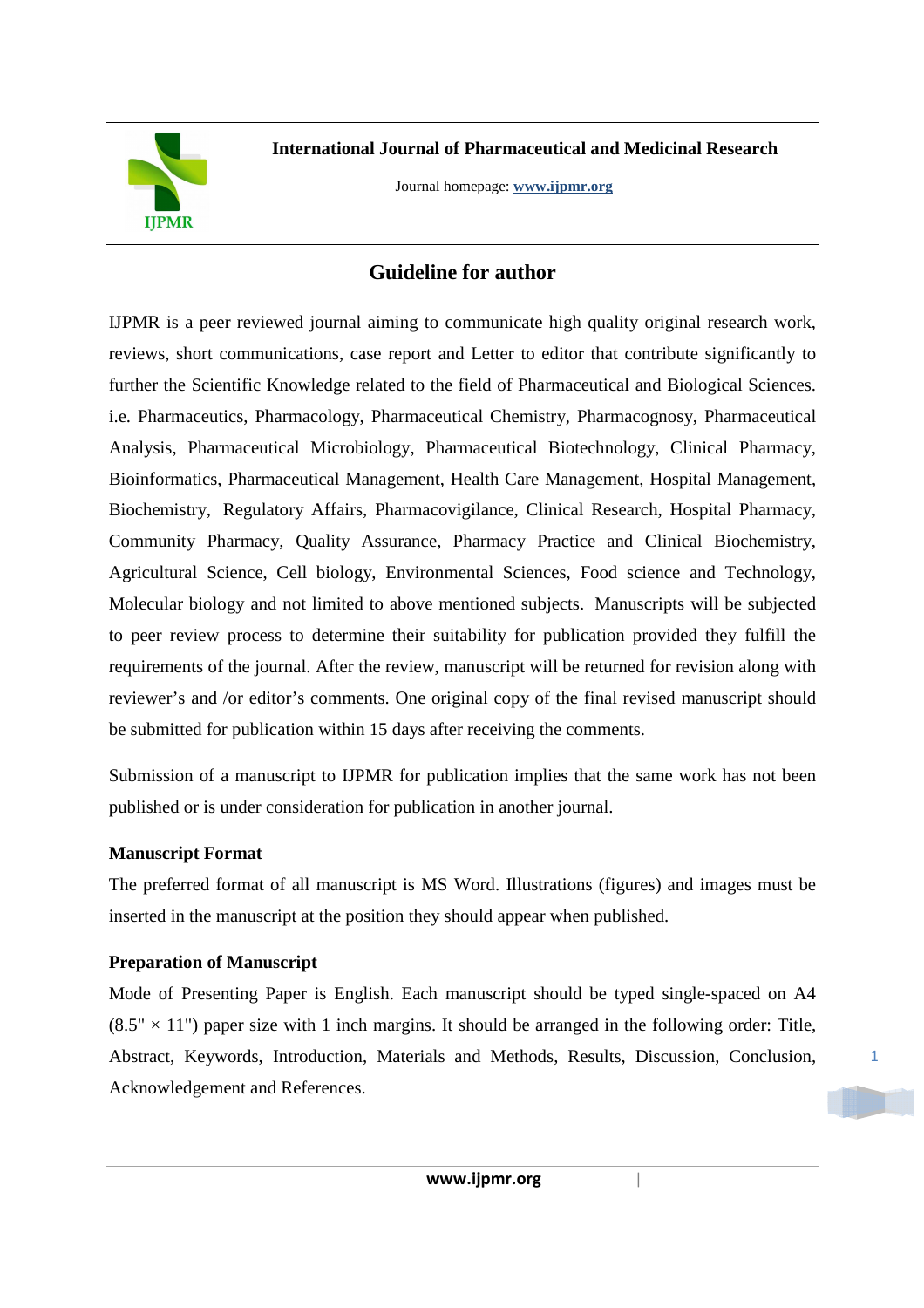#### **Cover Page**

It is a mandatory requirement that a signed covering letter also be submitted along with the manuscript by the author to whom correspondence is to be addressed, delineating the scope of the submitted article declaring the potential competing interest, acknowledging contributions from the authors and funding agencies, and certifying that the paper is prepared according to the 'Instructions for Authors'. All inconsistencies in the text and in the reference section and any typographical errors must be carefully checked and corrected before the submission of the manuscript.

#### **Title Page**

Title page should contain title of the paper in bold face, title case (font size 14), names of the authors in normal face, upper case (font size 12) followed by the address in normal face lower case. The author to whom all correspondence be addressed should be denoted by an asterisk mark. The title should be as short as possible and precisely indicate the nature of the work in the communication. Names of the authors should appear as initials followed by surnames. At the bottom left corner of the title page, please mention "\*Address For correspondence" and provide a functional e-mail address. Address of the corresponding author to whom all correspondence may be sent should be given only if it is different from the address already given under authors' names.

#### **Abstract**

Precise and overtly written abstract should not exceed more than 250 words. Abstract should start on a new page after the title page and should be typed in single-space. Abstracts should briefly reflect all aspects of the study, as most databases list mainly abstracts.

#### **Keywords**

Provide and arrange four to six appropriate keywords alphabetically after abstract

#### **Introduction**

Introduction should start on a new page after the abstract & key-words. The Introduction should provide a clear statement of the problem, the relevant recent literature on the subject, objectives of the research study, and the proposed approach or solution.

#### **Materials and Methods**

Materials and Methods should start as a continuation to introduction on the same page. All important materials used along with their source shall be mentioned. The main methods used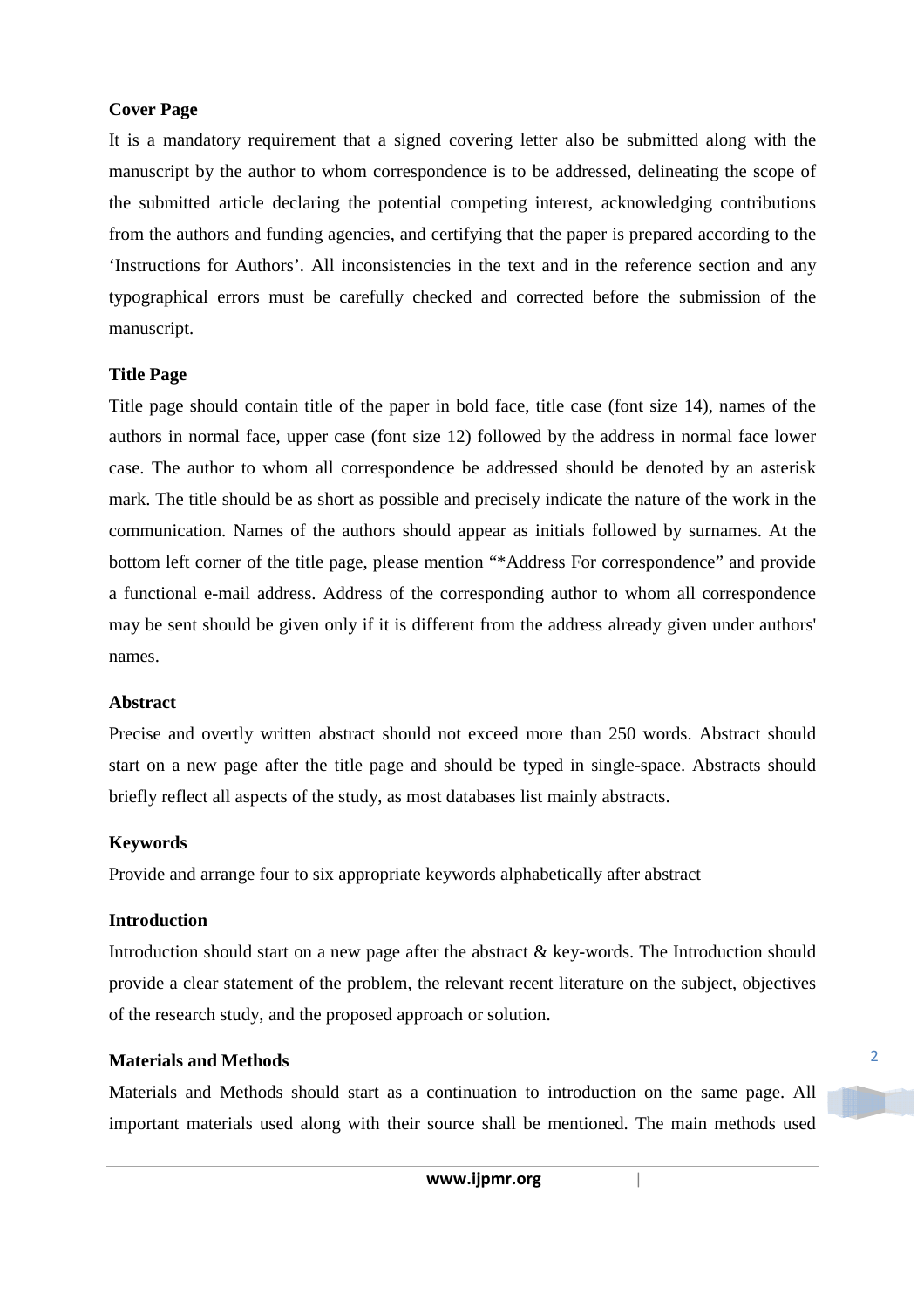shall be briefly described with appropriate reference. New methods or substantially modified methods may be described in sufficient detail. Methods in general use need not be described in detail. The statistical method and the level of significance chosen shall be clearly stated.

#### **Results**

Results section should start as a continuation to materials and methods on the same page. This section should focus on the execution of stated objectives as given in the introduction part of the research study. It should contain the findings represented in the form of tables, figures and photographs. All tables and figures must have a title or caption and a legend to make them selfexplanatory. The data should be statistically analyzed and the level of significance stated.

#### **Discussion**

Discussion section should follow results, deal with the interpretation of results, convey how they help to increase the current understanding of the problem and should be logical. Unsupported hypothesis should be avoided. The Discussion should state the possibilities the results uncover, that need to be further explored. The Results and Discussion sections when appropriate can be combined as Results and Discussion.

#### **Acknowledgements**

Authors should obtain permission to acknowledge from all those mentioned in the Acknowledgements. Please list the source(s) of funding for the study, for each author, and for the manuscript preparation in the acknowledgements section. Also include their source(s) of funding, acknowledge anyone who contributed materials vital for the study.

#### **References**

The references should be listed on a separate sheet and should be numbered consecutively in the order in which they are first mentioned in the text (not in alphabetical order). Cite the references in the text by the appropriate number e.g. [1], [2, 3], [4-6], [7, 8-10] and the numbers should be within square brackets. Avoid using abstracts as references. Nothing should be italicized.

#### **Abbreviations, Units Etc**

The journal strictly follows the rules defined in the IUPAC Manual of symbols and terminology for physicochemical quantities and units.

#### **Short Communication**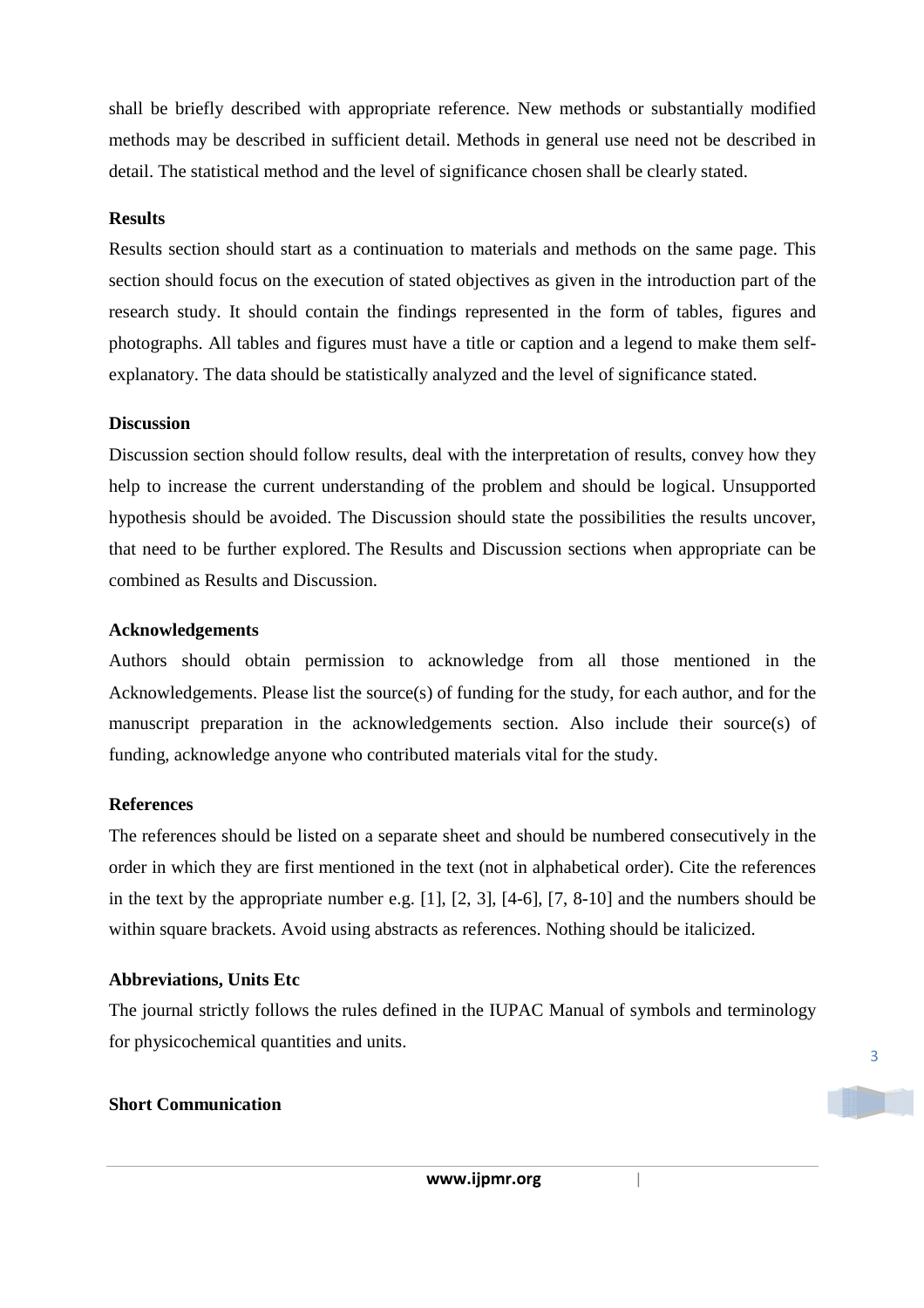The journal publishes exciting findings, preliminary data or studies that did not yield enough information to make a full paper as short communications. These have the same format requirements as full papers but are only up to 10 pages in length in total. Short Communications should not have subtitles such as Introduction, Materials and Methods, Results and Discussionall these have to be merged into the running text. Short Communications preferably should have only 3-4 illustrations.

#### **Review Article**

Should be about 10-30 pages long, contain up-to-date information, comprehensively cover relevant literature and preferably be written by scientists who have in-depth knowledge on the topic. All format requirements are same as those applicable to full papers.

#### **Examples**

#### **Journal article**

Sharma S., Gupta A., Sharma R., New Drug Delivery System for elderly, Indian Drugs 2001; 38:4: 415-20.

### **A Book**

Kalia AN: A Text Book of Industrial Pharmacognosy. CBS Publishers & Distributors, First Edition 2005.

# **A Chapter in a Book**

Nadkarni KM: Indian Materia Medica. Popular Prakashan, Mumbai, Edition 3, Vol. I, 2000: 242-246.

#### **Website**

Author/editor's surname author/editor's first name or initial. Editor [if appropriate]. Title of page. Title of site. Last update or copyright date. URL (Access date).

#### **For example:**

Hudson P. P.M, Costello liars: former bank chief. In: The Age. 8 Nov. 2008. http://www.theage.com.au/daily/980916/news/news2.html (8 Nov. 2008).

#### **Or, if the author is unknown**

Title of page. Title of site. Last update or copyright date. URL (Access date).

#### **For example:**